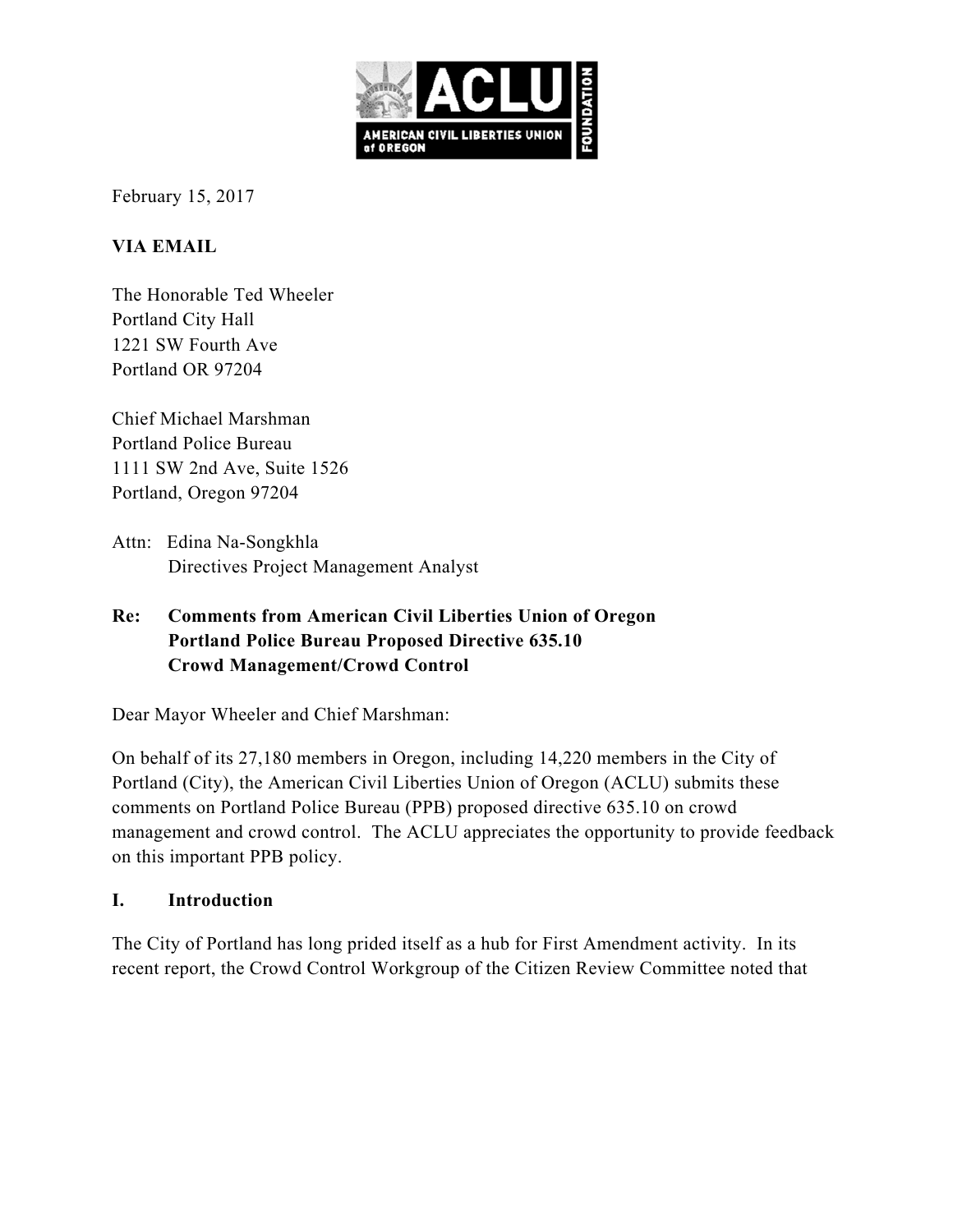"Portland has a very engaged and activist-minded citizenry," with numerous public marches and large crowds each year.<sup>1</sup> Public assemblies enrich the fabric of Portland by providing:

- a means of expression when people feel unheard through other methods
- a beacon of solidarity and connection for people impacted by the issues subject to protest
- a vehicle to spark conversations and debate about important issues
- an opportunity to form community and connections, leading to constructive engagement, organizing and action

The City cannot sustain these benefits without PPB policies that clearly support, and do not suppress, the exercise of First Amendment rights. Unfortunately, as the CRC Report notes, there is a history of confrontation between PPB and the public involved in protest activity. Some of this history is documented in a comprehensive report from the National Lawyers Guild and the Northwest Constitutional Rights Center.<sup>2</sup>

In the wake of a divisive presidential election in 2016, which produced far-reaching political and social change in our country, protest activity has increased markedly in Portland. This creates a new urgency for PPB to adopt directives on crowd management and crowd control that emphasize restraint, de-escalation, and use of force only as a last resort means to ensure public health, safety, and welfare. The ACLU and other groups who monitor the policing of protests have communicated concerns on this issue several times since November  $2016$ .<sup>3</sup>

2 National Lawyers Guild and Northwest Constitutional Rights Center, *Whose Streets? Recommendations to the Portland Police Bureau for Responding to First Amendment Assemblies* (2007), available at https://nlgpdx.files.wordpress.com/2017/01/report\_crowd-control-final-1.pdf. 3 <sup>3</sup> Letter from Oregon Lawyers for Good Government to Mayor Wheeler and Chief Marshman (Feb. 8, 2017) (attached); Letter from National Lawyers Guild to Mayor Wheeler Regarding Portland Police Bureau's Crowd Control Activities on Jan. 20, 2017 (Jan. 27, 2017), available at https://nlgpdx.files.wordpress.com/2017/01/nlg-letter-to-mayor-wheeler-re-j20.pdf; ACLU, *Portland's Protest Problem* (Jan. 25, 2017), available at http://www.aclu-or.org/content/portlandprotest-problem; Letter from ACLU to Chief Marshman and Mayor Wheeler Regarding Surveillance and Law Enforcement Presence at Inauguration Day Protest (Jan. 25, 2017), available at http://www.aclu-or.org/sites/default/files/ACLU\_Public\_Records\_Request\_J20\_Portland.pdf; Letter from Lawyers for Good Government to Mayor Wheeler and Chief Marshman (Jan. 19, 2017) (attached); Letter from ACLU to Mayor Hales and Chief Marshman Regarding The Arrest of PDX Resistance Organizers During Peaceful Protest (Nov. 22, 2016), available at http://www.acluor.org/content/letter-mayor-hales-and-chief-marshman-regarding-arrest-pdx-resistance-organizers-

 <sup>1</sup> *Crowd Control and the Portland Police, A Policy Review Conducted by the Crowd Control Workgroup of the Citizen Review Committee* at 2 (September 2014) (CRC Report), available at https://www.portlandoregon.gov/ipr/article/556654.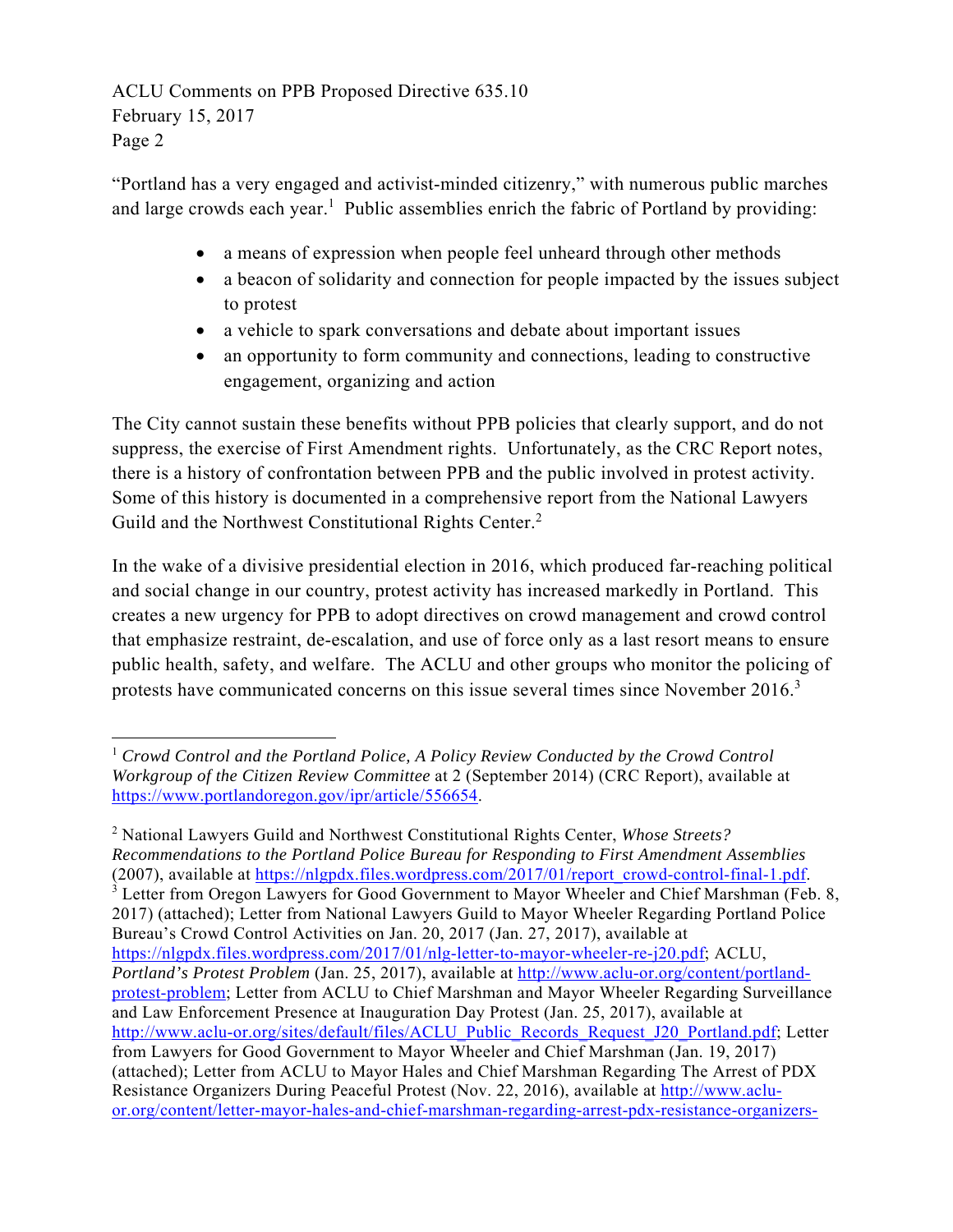Despite repeated calls for systemic review of how PPB handles protests, there is not a single substantive change in PPB proposed directive 635.10. Apart from formatting changes, the directive appears identical to current directive 635.10. The proposed directive makes no attempt to incorporate recommendations from the CRC Report, nor does it respond to recent complaints about arbitrary, military-style policing of post-election protests. It is unclear why PPB has simply re-published its existing directive on crowd management and control, instead of using this opportunity to respond to community input and refine and improve its policy.

There are serious flaws in the proposed directive 635.10 and additional clashes between protestors and PPB appear inevitable under this policy. The ACLU requests that PPB incorporate the ACLU's comments and meaningfully revise PPB proposed directive 635.10. This will provide an important roadmap for constructive engagement between PPB and the public engaged in constitutionally-protected protest activity.

### **II. Specific Revisions to Proposed Directive 635.10**

The ACLU offers the following revisions (in track changes) and explanatory comments to each section of the proposed directive.

A. Definitions

- Aggressive physical resistance: Physical actions of attack or imminent threat of attack coupled with the ability to carry out the attack which may cause physical injury.
- Bureau event liaison: A Bureau member who has been designated as the primary contact for communication with the event's primary liaison to police, as established by the event organizers.
- Crowd control: techniques used to address public assemblies where unlawful conduct has taken place or is imminently threateneds to take place, or there is a need to change or control the assembly's location or behavior to protect public health, safety or welfare. Techniques can include containment, dispersal, and arrests.
- Crowd Control Incident Commander (CCIC): Command level personnel selected and trained to manage crowd events. The CCICs have the authorization and responsibility for all police actions at such events. Two CCICs will be designated by the virtue of their assignment - the Central Precinct commander and one Central Precinct lieutenant. Two additional CCICs will be selected and trained. The Central Precinct commander will be the primary CCIC for all events citywide based on workload and

during-peac; ACLU, *An Open Letter to Mayor Hales Regarding Free Speech* (Nov. 14, 2016), available at http://aclu-or.org/content/open-letter-mayor-hales-regarding-free-speech.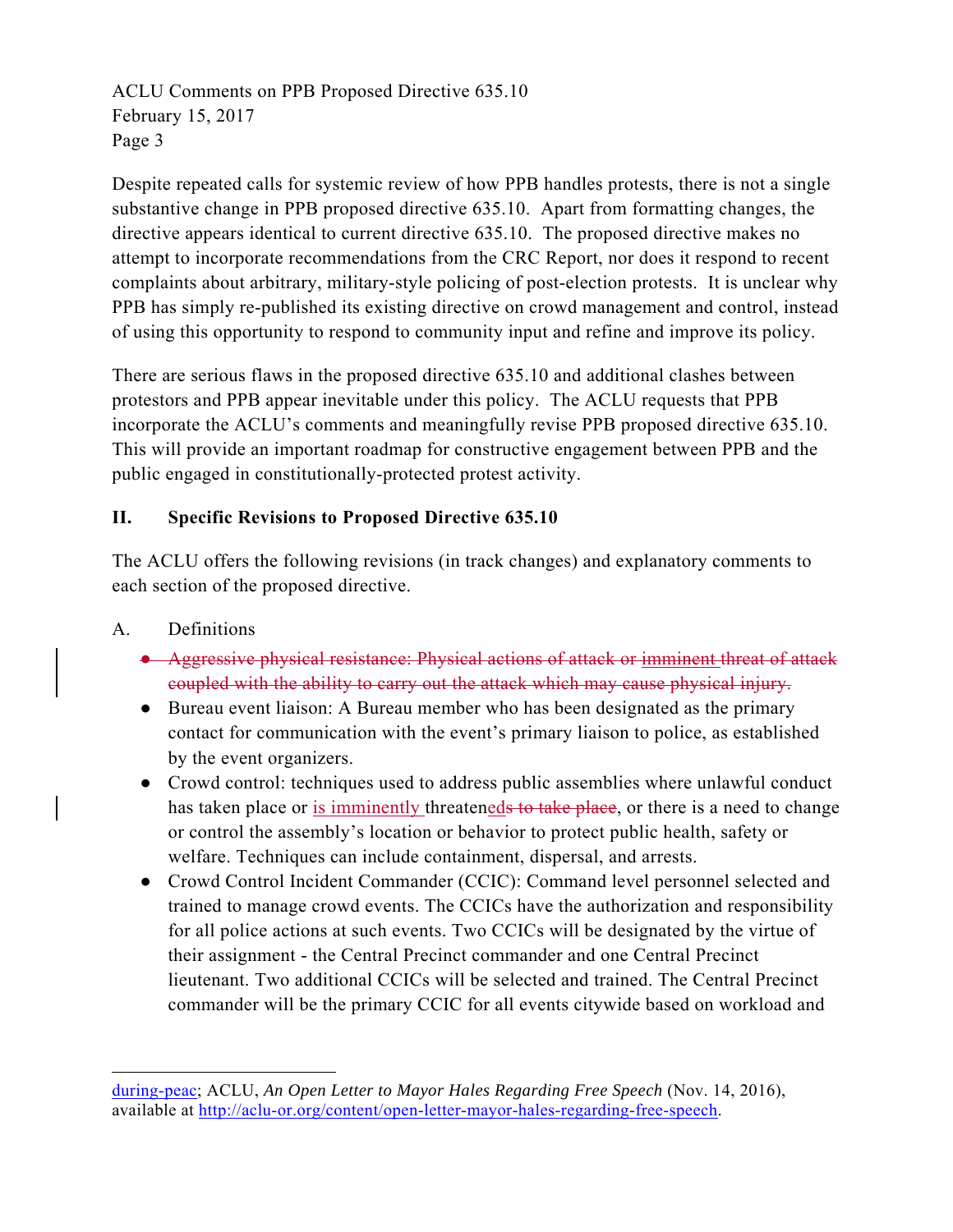# ACLU Comments on PPB Proposed Directive 635.10

### February 15, 2017

Page 4

availability unless the Operations Branch chief delegates the responsibility to another CCIC.

- Crowd management: techniques used to facilitate, coordinate and manage lawful public assemblies before and during the event for the purpose of encouraging and maintaining their lawful and peaceful status.
- Passive resistance: A situation where an individual merely goes limp and/or fails to comply with verbal commands with no other overt signs of resistance.
- Peacekeeper: Persons designated by event permit holder to assist with maintaining an orderly event.
- Persons-in-charge: A person designated by an event permit holder to act on behalf of, and with the authority of, the permit holder.
- Physical resistance: Actions that prevent or attempt to prevent members' attempts to control a subject, but do not involve attempts to harm the member.
- Planned/permitted event: An activity where a permit is obtained and/or the event is publicized.
- Unplanned/spontaneous events: Unforeseen or unplanned events or incidents that draw a crowd. Such events may beare lawful as long as they do not unreasonably threaten public health, safety or welfare. or they may create risk to public safety, peace and order or damage to property. Planned or unplanned events may include parades, marches, labor disputes, rallies, celebratory crowds, etc.

**Explanation:** The edits are designed to add precision to the definitions. In particular, the ACLU objects to the ambiguous and broad use of the term "peace and order" (and similar language) in the definitions and throughout the directive. The ACLU has substituted the language used in the crowd control definition ("public health, safety and welfare"). This ensures against the policy conflating threats to public safety with lawful, constitutionallyprotected activity that some may perceive as disruptive or disorderly. *Hurley v. Irish–Am. Gay, Lesbian & Bisexual Group of Boston,* 515 US 557, 573, 115 SCt 2338, 132 LEd2d 487 (1995) (the general rule is that "the speaker has the right to tailor the speech."); *Cohen v. California,* 403 US 15, 25, 91 SCt 1780, 29 LEd2d 284 (1971) ("[I]t is largely because governmental officials cannot make principled distinctions in this area that the Constitution leaves matters of taste and style so largely to the individual.") Neither "Aggressive Physical Resistance" nor "Passive Resistance" is used in the policy, so they have been removed from the definitions section.

## B. Policy

1. The Portland Police Bureau recognizes that the City of Portland has a tradition of free speech events. It is the policy of the Portland Police Bureau to uphold constitutional rights of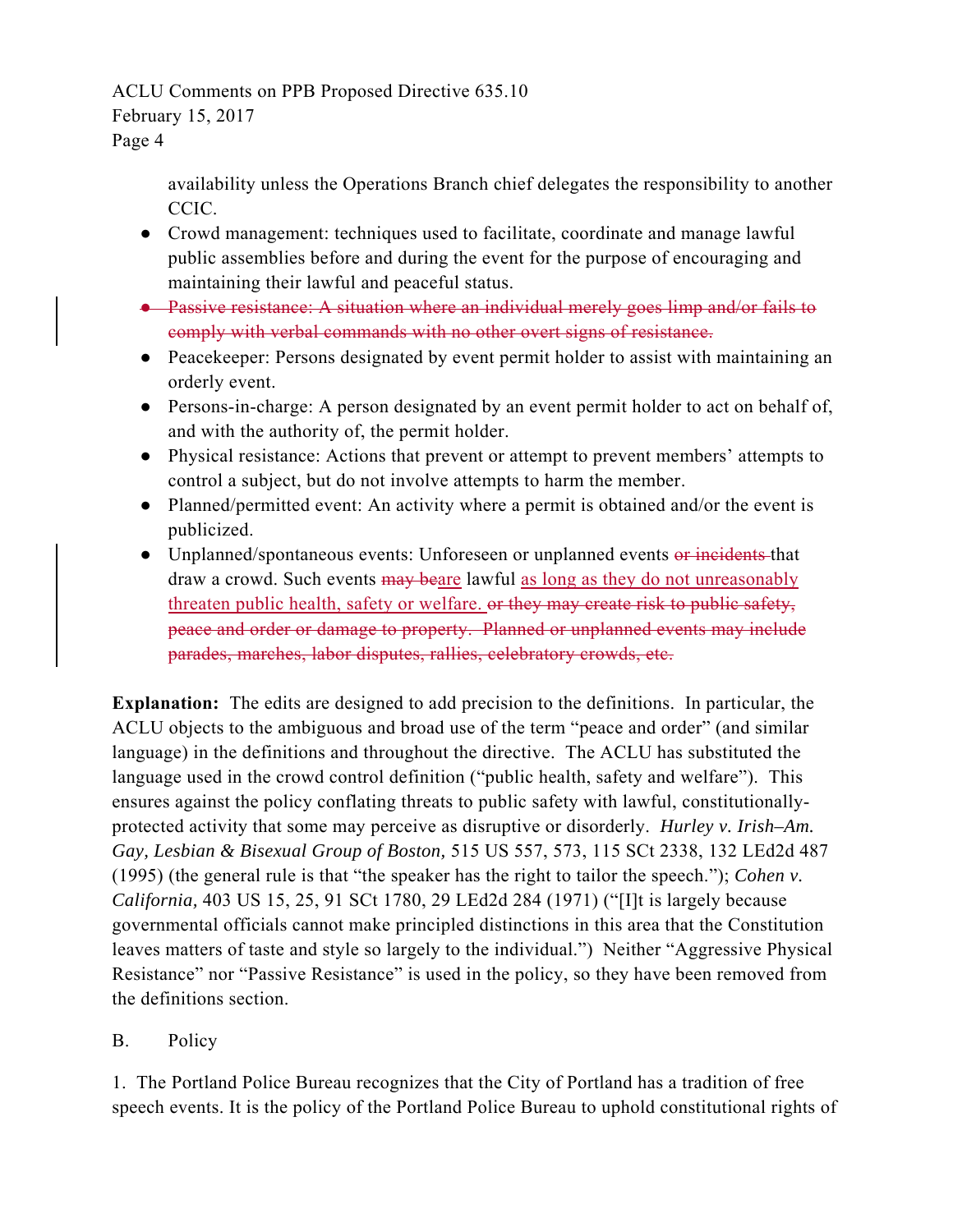free speech and assembly. The Bureau will accomplish this by applying the minimumappropriate level of coordination, direction, guidance, and when necessary, control necessary to protect public health, safety and welfarelife and property and to maintain public peace and order.

2. Actions and speech protected by the First Amendment include organization of and participation in rallies, marches, parades and leafleting. Actions or behavior that involve trespassing, destruction of property, sustained and intentional blockingdisruption of transportation, unlawful use of amplification devices and assaults and disturbances of the peace are not protected by the First Amendment.

3. The preferred police response to planned and unplanned events is crowd management rather than crowd control. Effective deployment during events generally consists of pairs of members on foot and/or on bicycles to monitor crowd activity, and to assist traffic diversions or crowd interaction with spectators.

**Explanation**: For greater accuracy, the ACLU's comments narrow the description of conduct excluded from First Amendment protection. *See Saia v. New York,* 334 US 558, 561, 68 SCt 1148, 92 LEd 1574 (1948) (sound amplification is protected by the First Amendment); *Seattle Affiliate of Oct. 22nd Coalition to Stop Police Brutality, Repression and Criminalization of a Generation v. City of Seattle, 550 F3d 788 (9<sup>th</sup> Cir 2008) (First* Amendment protections are at their strongest and regulation is most suspect when the government seeks to regulate access to the streets). The ACLU has also moved important policy directives from section 1 and added them to the policy section to make their general application more clear.

### C. Procedure

1.1. When there is advance knowledge of a planned event, attempts will be made, at the earliest opportunity, to establish and maintain communication with representatives of the event (even if a permit has not been applied for or issued). If communication is established, organizers of the event will be asked to identify their primary liaison to police. The Bureau event liaison will attempt to set up advance meetings in preparation for the event. The Bureau event liaison will establish and maintain continuous contact with both the Crowd Control Incident Commander (CCIC) and the event representatives during the event.

1.2. During meetings with event representatives, Bureau representatives will discuss the purpose, size, scope and organization of the event. Bureau planners will attempt to determine the intent of the organizers. A threat assessment will be conducted focusing on key indicators. Bureau representatives will discuss general tactics and resources. Reasonable and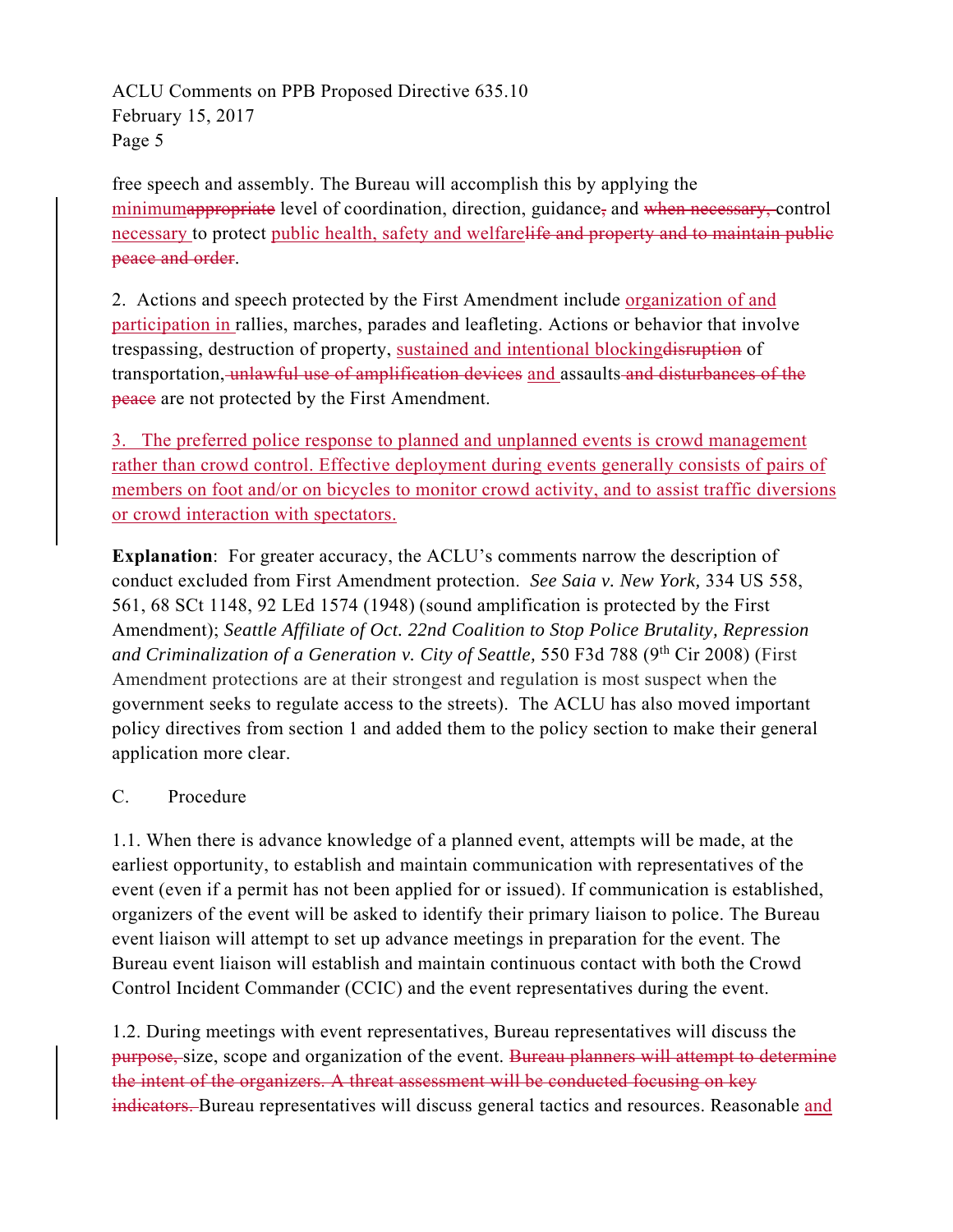active efforts at accommodation and cooperation will be made. Specific details of tactical planning will generally not be discussed. To the degree possible, agreements should be reached regarding timelines of the event, routes to be followed, planned stops, readily identifiable persons-in-charge and peacekeepers from the event organizers, etc.

1.3. The Bureau may develop a crowd control plan with the option of immediate application as needed, only after considering the following: (1) the policy of the Bureau that $\pm$  the preferred police response is one of crowd management rather than crowd control;  $(2)$  the potential threat that the event poses to the public health, safety, and welfare; and (3) the risk that crowd control measures could be counter-productive and escalate the threat to public health, safety, and welfare. In determining whether the event poses a threat to public health, safety, and welfare, the Bureau may not consider illegal profiling factors, including the organizers' age, race, ethnicity, color, national origin, language, gender, gender identity, sexual orientation, political affiliation, religion, homelessness, or disability. Based on a threat assessment, crowd control plans should be in place with the option of immediate application if the need arises. However, iIf crowd leaders have sufficient internal communication and control mechanisms, it will be the Bureau's goal to work through the persons-in-charge and peacekeepers to avoid application of the crowd control plan.solve problems and achieve public safety results.

1.4. Event planning and coordination will be conducted with affected city bureaus and divisions within the Police Bureau. Additionally, potential targets of a protest should be advised of the event to minimize surprise and confusion. Site surveys of the route/location of the event should be conducted as part of the planning process. Also, site surveys should be conducted immediately prior to the commencement of the event. The survey should include physically surveying the entire route if the event is a march.

1.5. Effective deployment during these events generally consists of pairs of members on foot and/or on bicycles to provide a uniform presence, to monitor crowd activity, and to assist traffic diversions or crowd interaction with spectators.

**Explanation:** It is not the role of PPB to discuss the "purpose" or "intent" of a free speech activity with organizers, or to confer with potential targets of protests. This type of inquiry may be reasonably interpreted as an impermissible prior restraint on speech. *See Long Beach Area Peace Network v. City of Long Beach, 574 F3d 1011 (9<sup>th</sup> Cir 2008) (prior restraints on* speech are presumptively invalid). In addition, in determining whether to prepare a crowd control plan, PPB should weigh the potential threat to the public health, safety and welfare against factors that militate against development and deployment of such a plan. The CCR Report found, for example, that the lower the profile of "hard gear" equipped crowd officers,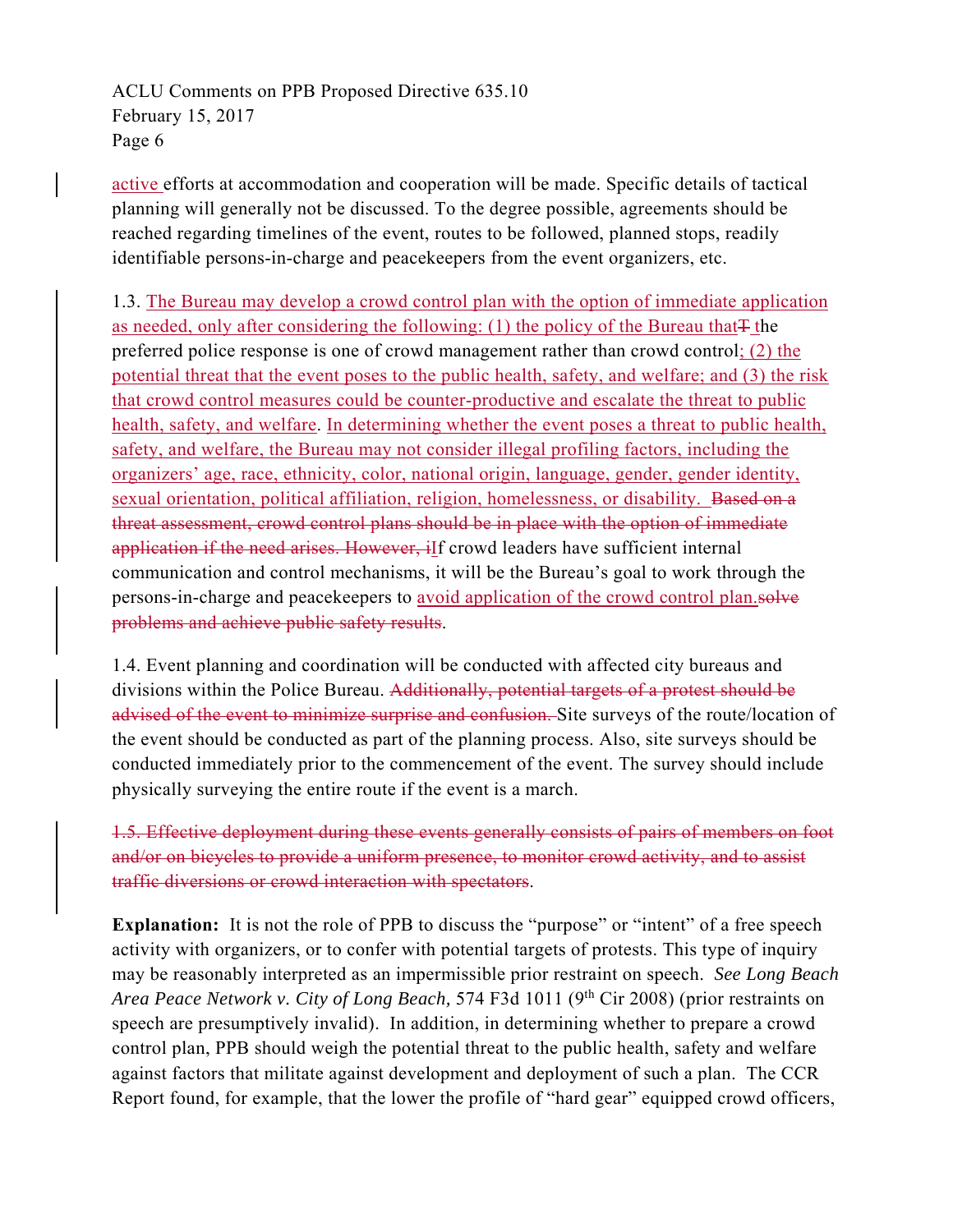the better the outcome. Similarly, the CCR Report noted that best practices from other jurisdictions indicate that arrests for "minor violations can have a significant negative impact on the behavior of a crowd and can needlessly escalate tensions." Finally, the directive should be clear that PPB may not consider illegal profiling factors in assessing an event, its organizers, or its participants. The CCR Report reported testimony from community groups that PPB targeted some groups for more police attention than others. ORS 131.920 prohibits all law enforcement agencies, including PPB, from profiling.

2. Unplanned/Spontaneous Events

2.1. Many spontaneous events can be lawful and facilitated with minimal police assistance. While aAn unplanned or unforeseen event or incident may create a risk to public health, safety, and welfare, peace and order or damage to property. M members should remember that thean unplanned/spontaneous nature of an event does not make it automatically mean that it is an unlawful assembly. The lack of a permit does not make an unplanned/spontaneous assembly unlawful. The responding Incident Commander (the most senior member by rank or seniority), shall make every effort to ensure there is a measured police response, similar to that applied to a planned event.

2.2. A notification for the CCIC to respond to the incident will be made as soon as practical.

2.3. The police response will be commensurate with the overall threat, if any, to public health, safety, and welfarelife and property, and maintaining order. These actions may include directing crowd and vehicular movement and, enforcing ordinances and statutes., and employing any physical force necessary. Decisive and appropriate actions during the initial stages of a disturbance may make the difference in effectively managing the event.

**Explanation**: The policy correctly notes that the U.S. Constitution protects unplanned events. Unless an unplanned event poses a clear threat to public health, safety, and welfare, the police response should mirror that applied to a planned event. The lack of a permit does not render an unplanned/unpermitted assembly unlawful. This is especially true in the context of a permitting scheme, like the City of Portland's, that does not satisfy the Constitution's requirements for a valid time, place and manner restriction on speech. For example, the City requires filing of permit applications 30 days in advance of an event, without an exception for spontaneous events. *See* Section 3(D)-(E) of Administrative Rules for Portland City Code 7.22; *NAACP, Western Region v. Richmond*, 743 F3d 1346, 1354-57  $(9<sup>th</sup> Cir 1984)$  (20-day advance notice requirement improperly prohibited spontaneous expression in response to immediate issues). In addition, the directive addresses the use of physical force in sections 3 and 4, so the reference here is unnecessary and potentially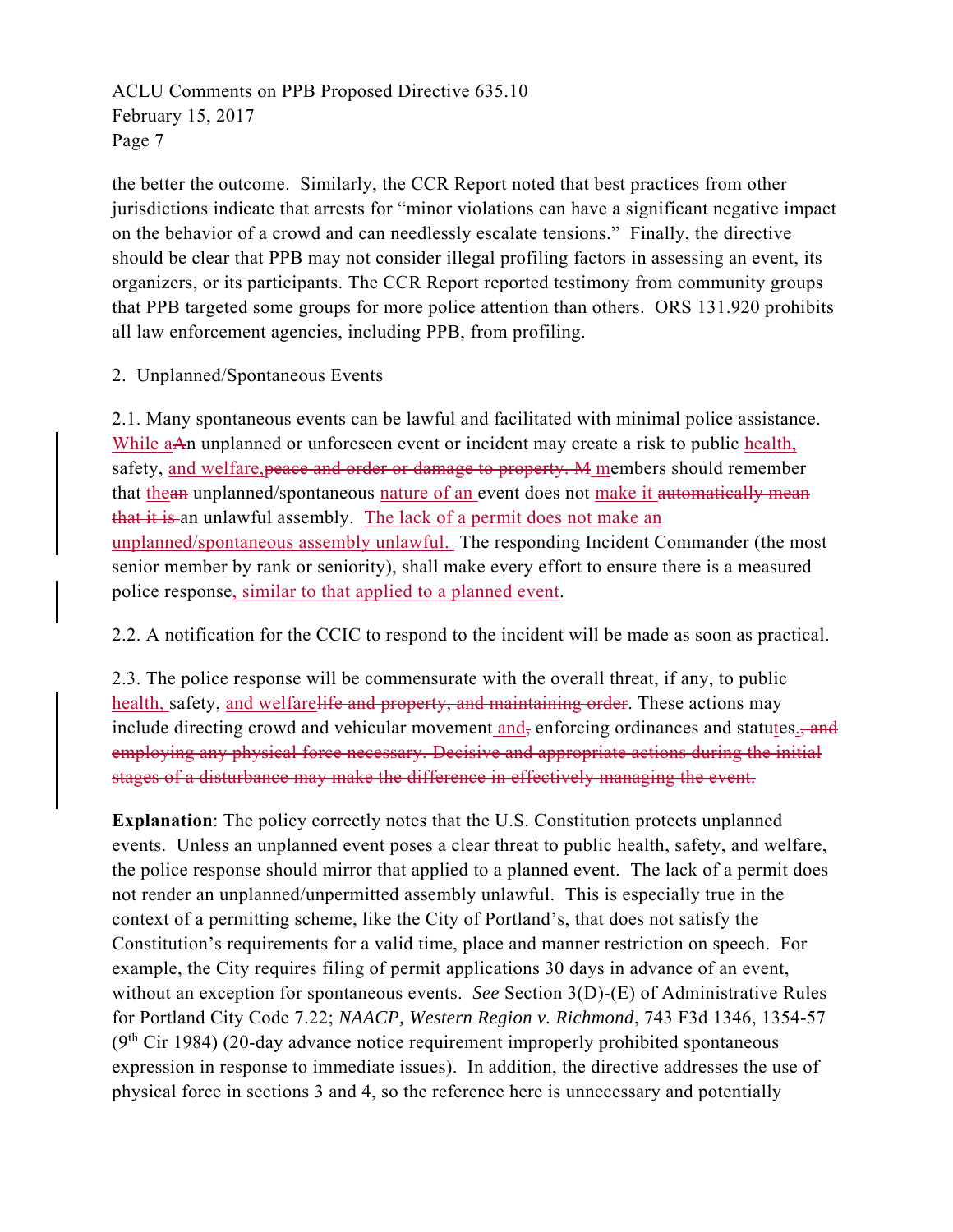inflammatory. Finally, the sentence referring to use of "decisive" action at the commencement of a "disturbance" appears contrary to the recommendation of the CRC Report that PPB employ de-escalation tactics in response to conflicts with protesters.

### 3. Incident Commander

3.1. For All Crowd Events

3.1.1. The Incident Commander (IC) or supervisors should initiate and coordinate appropriate action to maintain the safety of the public, event participants and emergency personnel. An immediate and ongoing assessment of the event is imperative for effective police response. The IC should gather the following information:

3.1.1.1. Location and type of event.

3.1.1.2. Crowd size and behavior.

3.1.1.3. Number of participants engaging in conduct that is, or is likely to, become unlawful and spread to other crowd participants.

3.1.1.4. Prior behavior of identified participants and crowd leaders.

3.1.1.5. Threats to safety of public or members.

3.1.1.6. Damage to property.

3.1.1.7. Size of involved area.

3.1.1.8. Number of additional members needed and special assets such as RRT, MPU, Air One, PFB, EMS, etc.

3.1.1.9. Location of staging area.

3.1.1.10. Location of command post.

3.1.1.11. Ingress and egress routes.

3.1.1.12. Possible impact on vital infrastructure.

3.2. The IC should attempt to contact formal or informal leaders to establish intent and to negotiate/facilitate order of the event. (Police personnel should use caution when entering a hostile crowd solely for the purpose of communication). When possible, eClear instructions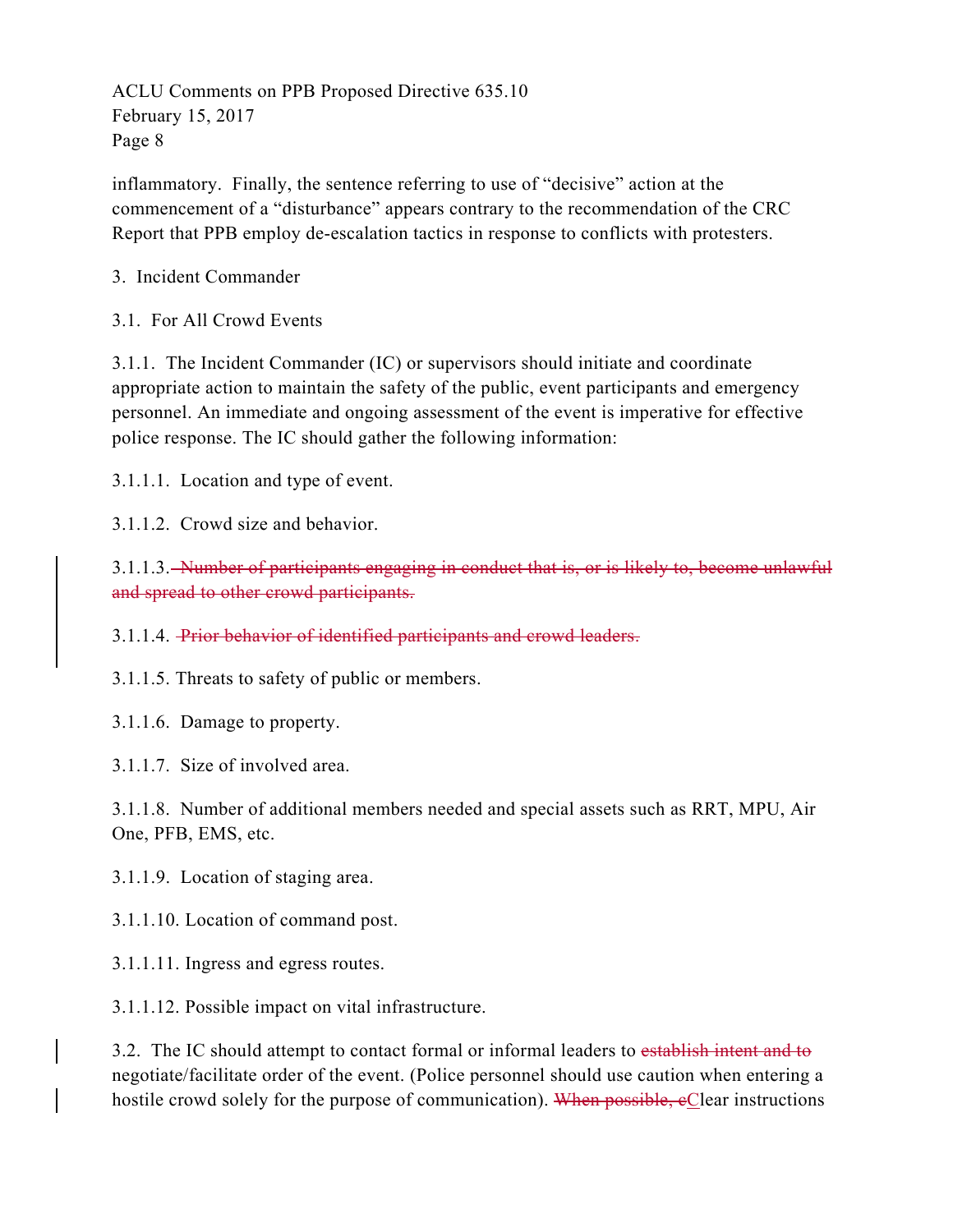should must be communicated to the crowd. The IC and supervisors are responsible to ensure that all orders given to a crowd are consistent, lawful, and appropriate for the circumstances. The IC should take reasonable steps to ensure orders to the crowd have been heard and understood. Unless there is an immediate risk to public safety, or significant property damage is occurring, sufficient time will be allowed for a crowd to comply with police commands before action is taken.

3.3. The IC will make the final decision as to what control action, if any, will be taken to address a crowd event. The police response will be commensurate with the degree of violence and, disorder, criminal conduct and perceived threat to the public health, safety and welfare, life and property. Crowd size and available police resources will also factor into the response. Uncoordinated actions or actions by individual members shall be avoided. The following factors should be considered:

3.3.1. Likelihood of police action reducing the threat to public health, safety and welfare, instead of increasing itimproving the outcome.

3.3.2. Legal standing.

3.3.3. Weigh effectiveness of targeted arrests of specific violent or disruptive individuals before<del>vs.</del> applying broad crowd control tactics.

3.3.4. Sufficiency of personnel resources to achieve the action (number and level of training).

3.3.5. Establishment of clear escape/dispersal routes for the crowd and police.

3.3.6. Ability to clearly communicate with crowd (loud speakers, personal contact with leaders).

3.3.7. Modify plans/tactics as conditions evolve.

3.3.8. Availability and potential threat to public safety of less-lethal crowd control weaponsequipment/tools.

3.3.9. Disengagement timeline and strategies.

3.4. Members must maintain a professional demeanor, despite unlawful or anti-social behavior on the part of crowd members.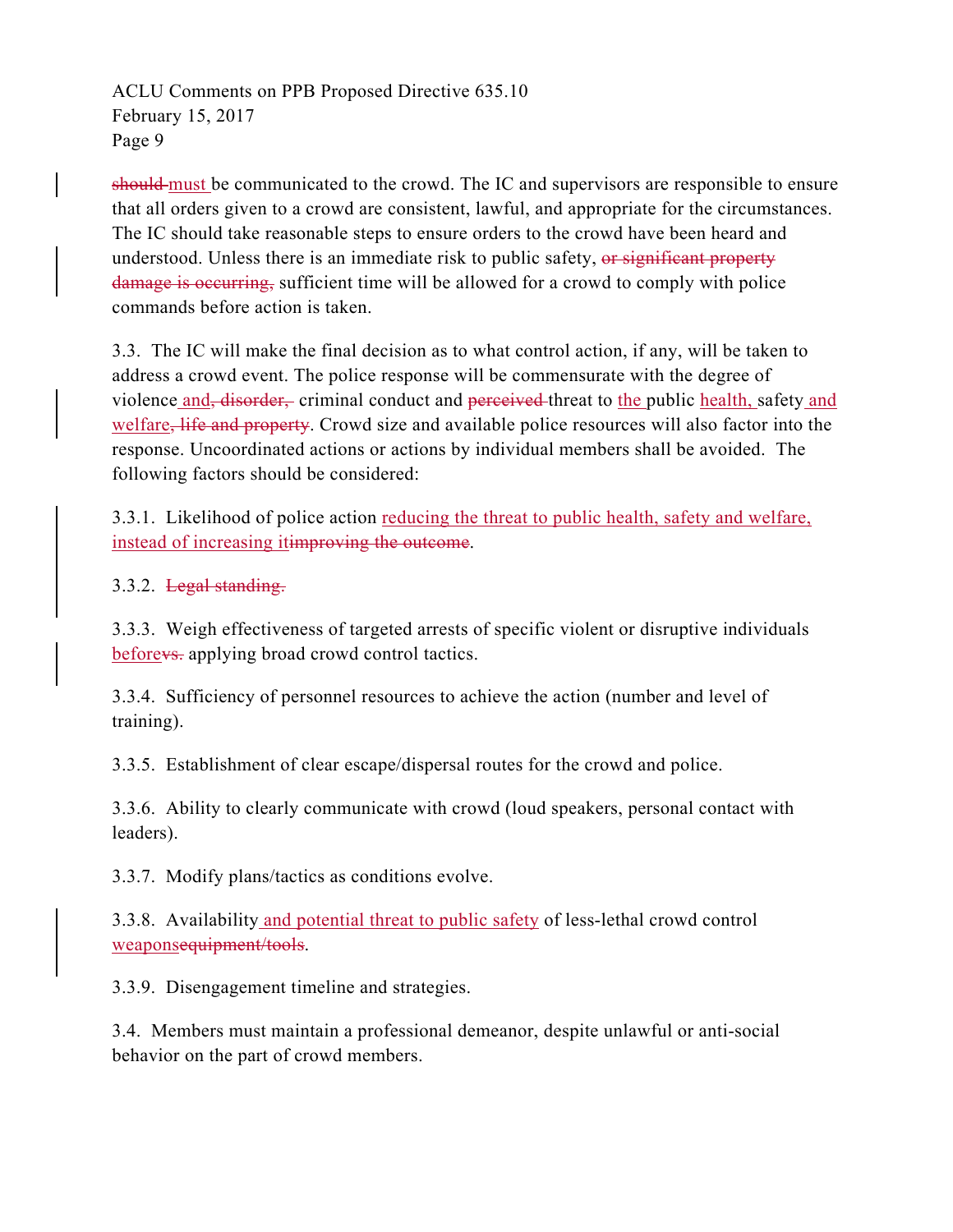**Explanation:** The ACLU's proposed revisions on information gathering are designed to more clearly reflect the fact that is unconstitutional to retaliate against protesters for past protest activity. *See Ford v. City of Yakima*, 706 F3d 1188, 1196 (9<sup>th</sup> Cir 2013); *Skoog v. County of Clackamas*, 469 F3d 1221, 1232 (9th Cir 2006). In addition, ORS 181A.250 prohibits collecting and maintaining files based on political associations. The proposed edits also reflect the ACLU's position that PPB should take crowd control action only if clearly necessary to protect public safety; the edits also eliminate redundant factors.

### 4. Crowd Control Tactics

4.1. Note that the order of these tactics is fluid (to provide for escalation and deescalation) and will change based on need.

4.1.1. Pre-emptive removal: Pre-emptive removal/confiscation of potential weapons under authority of city code.

4.1.2**.** Display of members/show of force: In some instances, Uuniform presence can be used to deter criminal activity. Members should be brought into crowd view in an organized manner (*i.e.*, Mobile Field Force). Deploying members in "hard gear" should not be used unless necessary.

4.1.3. Selective arrests: Individuals in the crowd who are organizing or motivating unlawful conduct or resistance to lawful orders and have engaged in unlawful conduct that threatens the public health, safety and welfare may be arrested. It can be an effective technique to arrest. This should be coordinated with the IC and be done at a supervisor's direction. Sufficient members should be present to safely take the subjects into custody and to remove them from the area.

4.1.4. Multiple Mass arrests: Multiple Mass arrests may will generally occur pursuant to a lawful dispersal order only after sufficient time has been given to follow the order. The IC should ensure sufficient resources are available for mass custody transport and processing. Mass arrests are highly disfavored and should be used only in situations where there is a clear and imminent risk to public health, safety, and welfare. The IC should carefully consider whether to initiate a mass arrests because they often violate constitutional principles and the rights of many of those arrested.

4.1.5. Containment of crowd: When tactically feasiblenecessary to ensure public health, safety, and welfare, perimeters can be established to contain or direct the crowd. Crowd containment should not be done for the convenience of members or in order to direct a particular march route unless there is an imminent threat to public health, safety, and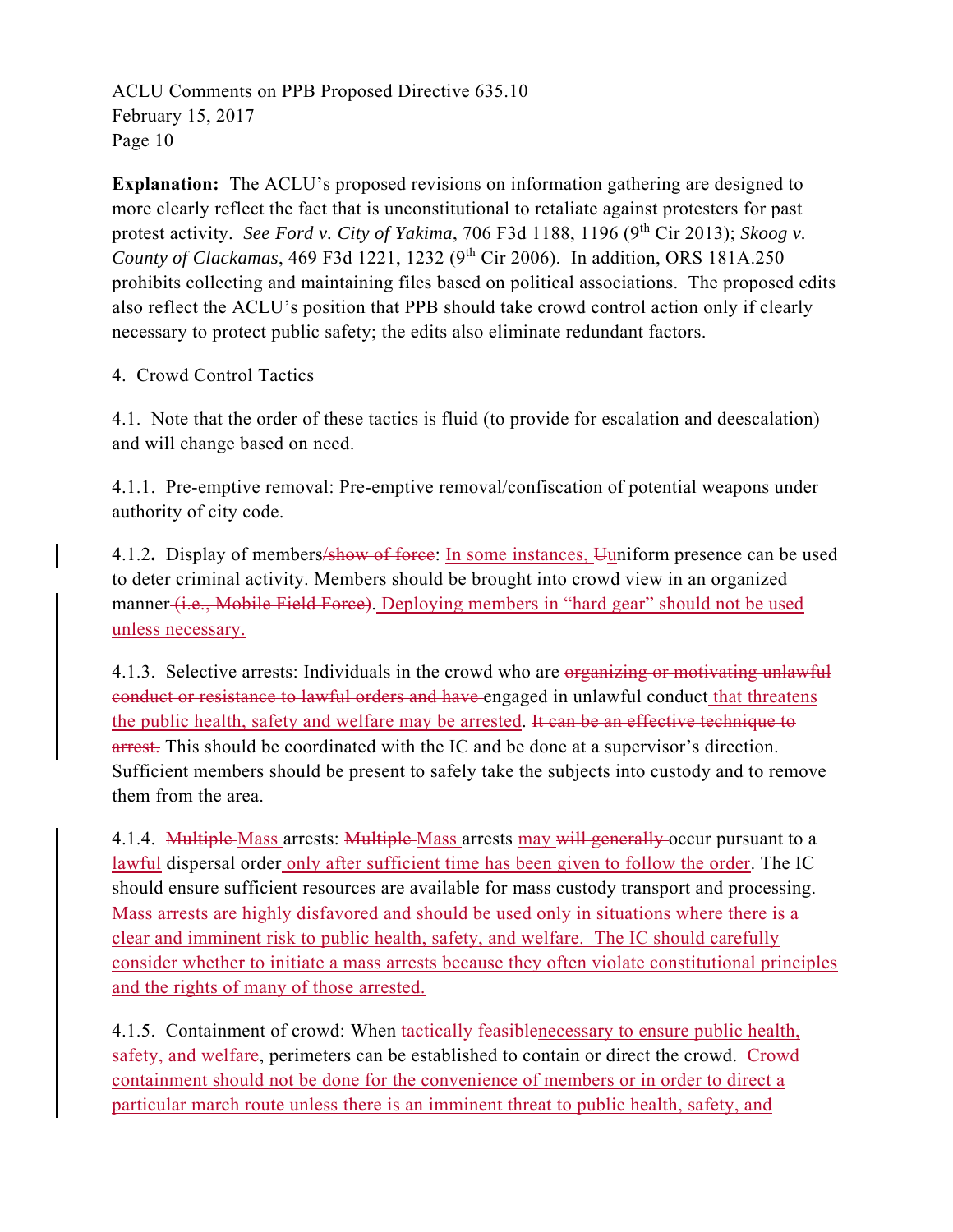welfare. The police shall not conduct mass arrests of individuals who are "boxed in" a particular perimeter and lack the ability to reasonably follow a dispersal order.

4.1.6. Dispersal: Crowds should not be dispersed unless there is an imminent threat to the public health, safety and welfare and there are reasonable and articulable factors justifying the order in accordance with law. Before giving the order to disperse, the IC must consider whether dispersal unduly endangers the public, police or participants in the crowd. If the IC directs a crowd to be moved by the use of force, information regarding time to disperse, consequences of a failure to disperse, and a clear route for individuals, will, when feasible, be provided and announced in the same manner as the order to disperse. The crowd dispersal may be accomplished using any of the following techniques and tactics:

4.2. Mobile Field Force tactics: Skirmish line of members with batons at the ready. If physical resistance to the dispersal is encountered and there is imminent physical danger to members or public health, safety, and welfare, members may use batons to push crowd in direction of the dispersal. Batons may not be used to strike protesters for refusal to disperse.

4.3. Dispersal arrests: The IC may direct arrests of individuals who engage in physical resistance to the dispersal (this tactic is resource intensive and should generally be used at the direction of the IC).

4.4. Use of pepper spray: Targeted application of aerosol agents may be used only against specific individuals who are reasonably perceived to be attempting to cause physical harm to any person or threatening imminent physical injury to any person or who are, engaged in looting or the destruction of property, or displaying intent to engage in physical resistance to a lawful police order. Pepper spray may not be used solely in response to a specific individual's refusal to comply with an order to disperse. Broadcast spraying of pepper should be avoided in all cases, unless there is a crowd surge that threatens to overcome police lines.

4.5. Impact munitions: When used as a dispersal technique, impact munitions will deployed at the direction of the IC, unless there is exigency to prevent imminent injury to a person or destruction of property.

4.6. Impact munitions and r-Riot control agents: Impact munitions and r-Riot control agents may be used only in circumstances where the public health, safety and welfare is seriously and imminently threatened. This requires a determination by the IC that the crowds have been resistant torefused a dispersal order after a reasonable compliance period and have engaged in multiple instances of violent behavior such as throwing items at police that present a serious risk of harm to the police, attacking uninvolved citizens-or vehicles, or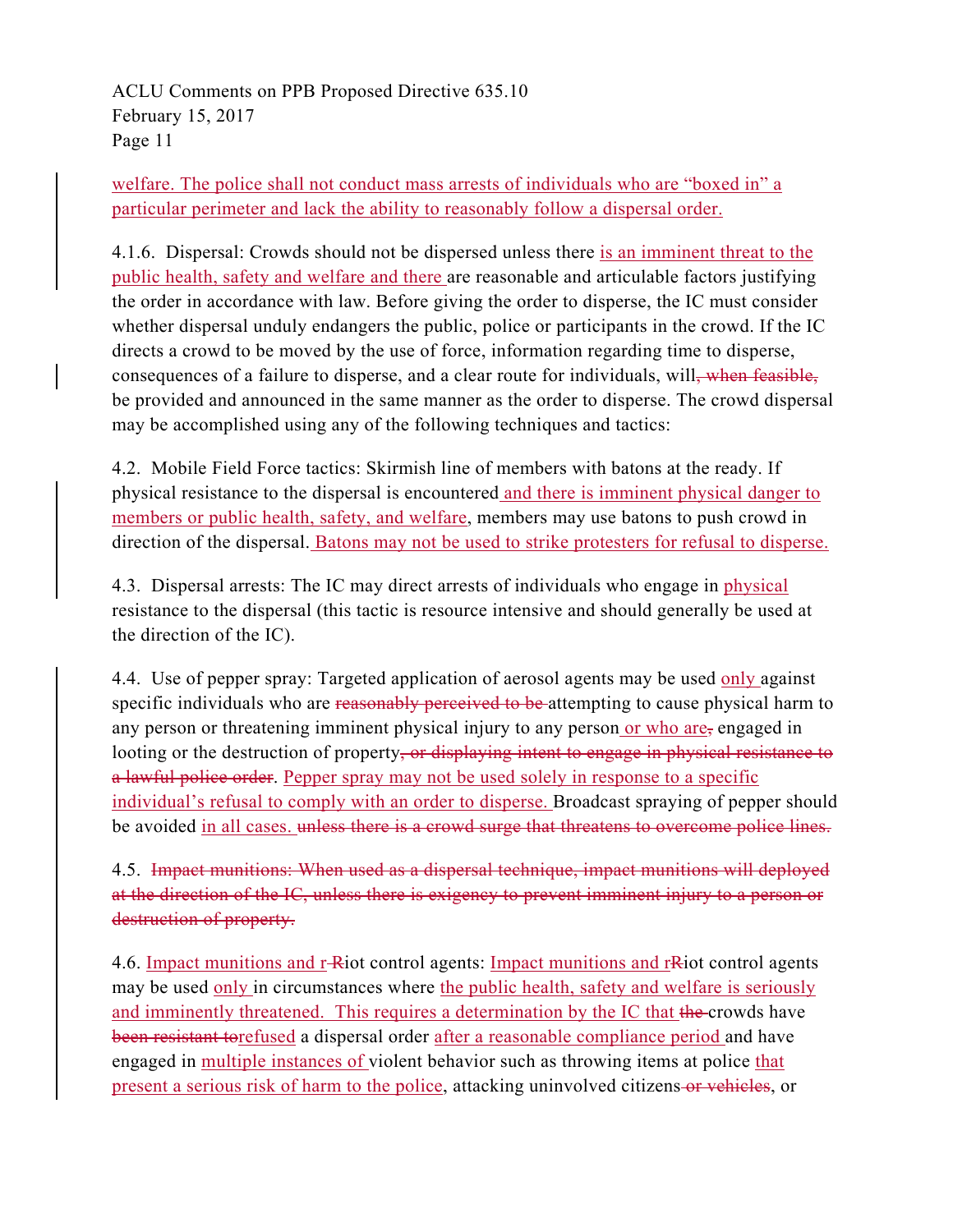engaged in widespread property damage. Use of impact munitions and riot control agents will be at the direction of the IC. Only qualified personnel will deploy impact munitions and the riot control agents. It is the responsibility of the IC to notify Bureau personnel to don protective breathing equipment or to evacuate. The IC shall consider the physical environment, weather, number of persons involved, especially innocent bystanders, prior to deploying impact munitions or riot control agents.

**Explanation:** This section of the proposed directive raises the most significant concerns for the ACLU because it attempts to outline how and when PPB will arrest or use force against protesters. The ACLU's proposed revisions are consistent with our view that PPB should disperse protests and use force against protesters only when there is a clear and serious threat to public safety. The ACLU's proposed revisions reflect current social science showing that the use of militarized police or "hard gear" leads to escalation, not de-escalation, and that PPB's "show of force" creates violence instead of suppressing it. *See, e.g.*, Jaffe, *If Cops*  Understood Crowd Psychology, They'd Tone Down the Riot Gear (Aug. 27, 2014).<sup>4</sup> The ACLU's proposed revisions also reflect that crowd-control weapons pose significant and irreparable health consequences. These findings are available in a report by The International Network of Civil Liberties Organizations (INCLO) and Physicians for Human Rights, entitled *Lethal in Disguise: The Health Consequences of Crowd-Control Weapons*. 5

### 5. Prohibited Techniques

5.1. The following techniques are prohibited in crowd management/crowd control situations:

5.1.1. Use of fire hoses.

5.1.2. Canine Units.

5.1.3. Arrests of credentialed journalists and legal observers.

**Explanation:** The First Amendment protects freedom of the press, which includes the right to observe and record police interactions with the public. *Am. Civil Liberties Union of Illinois v. Alvarez*, 679 F3d 583, 595 (7th Cir 2012) ("The act of *making* an audio or audiovisual recording is necessarily included within the First Amendment's guarantee of speech and press

 <sup>4</sup> Available at: https://www.fastcodesign.com/3034902/evidence/if-cops-understood-crowdpsychology-theyd-tone-down-the-riot-gear. 5

 $\frac{1}{5}$  Available at: https://www.aclu.org/report/lethal-disguise-health-consequences-crowd-controlweapons.